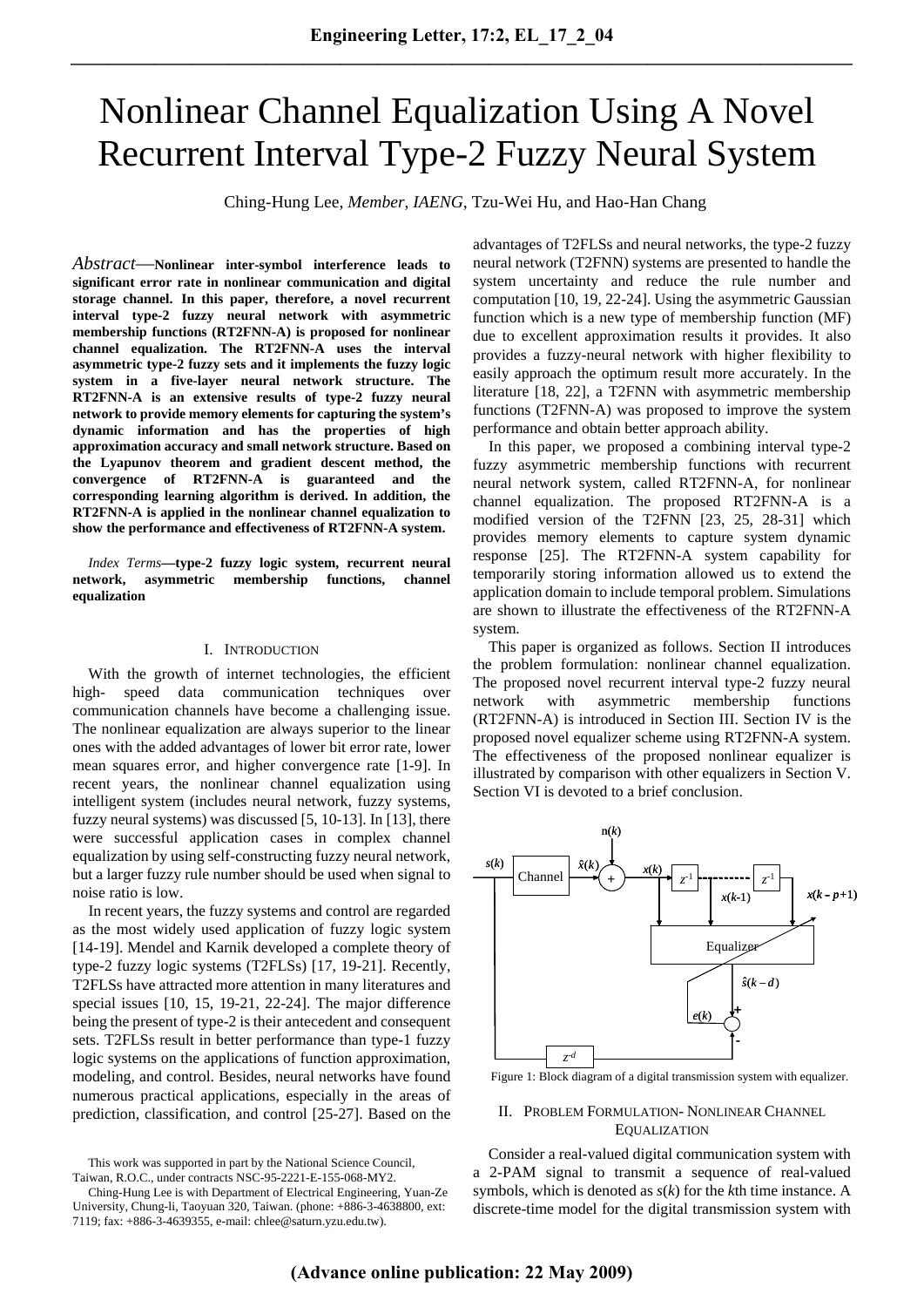the equalizer is shown in Fig. 1. The channel characteristic represents random temporal fluctuations by the time-varying amplitude factor. The received signal can be described as follows

$$
\hat{x}(t) = c_1 s(t) + c_2 s(t-1) + \dots + c_p s(k-p+1) + n(k) \tag{1}
$$

where  $s(t)$  is transmitted signal, and  $\hat{x}(t)$  denotes the channel state;  $c_l$ ,  $l=1, 2, ..., p$ , are time-varying amplitude factor, and *p* is the channel order. The channel characteristic is similar to nonlinear time-varying channel. The nonlinear channel equalization is a technique used to combat some imperfect phenomenon in high-speed data transmission over channels [28]. Figure 1 shows the block diagram of a communication system that is subject to inter-symbol interference (ISI) and additive white Gaussian noise (AWGN). The transmitted input symbols *s*(*k*) is independent and identically distributed discrete-time random processes taking its value  $\{-1, +1\}$ . The signal is sent through the channel.

In real communications, the channel is too dispersive to cause interference between successive signal samples. It will complicate reliable transmission and reception.  $\hat{x}(t)$  denotes the output of the channel. The channel function can be described as [28]

$$
\hat{x}(k) = f(s(k), s(k-1), \dots, s(k-p+1))
$$
\n(2)

where *p* means the channel order. Generally, *f* is a nonlinear function of past transmitted signals, and the channel changes slowly but significantly over time; therefore, a nonlinear channel equalizer with adaptation ability is needed.

At receiving terminal, the inter-symbol interference and nonlinear distortion are introduced by the channel; received signals  $x(k)$  are also assumed to be corrupted by a additive noise  $n(k)$ , that is

$$
x(k) = \hat{x}(k) + n(k)
$$
 (3)

where  $n(k)$  is an AWGN, and is assumed to be zero mean white Gaussian.

The function of the equalizer is to re-construct the transmitted signal, *s*(*k-d*) (*d* denotes the decision delay), from the observed information sequence,  $x(k)$ , ...,  $x(k-p+1)$ . Thus, the mathematical representation of equalizer is

$$
\hat{s}(k-d) = \psi(x(k), x(k-1), \cdots, x(k-p+1))
$$
 (4)

where  $\psi : \mathbb{R}^p \to \{1, -1\}$ . We can say that a correct decision by the equalizer if

$$
\hat{s}(k-d) = s(k-d) \,. \tag{5}
$$

Herein, we will extend the application to the nonlinear complex value channel. Details will be introduced in Section V.

#### III. A NOVEL RECURRENT INTERVAL TYPE-2 FUZZY NEURAL SYSTEMS

We here introduce the recurrent type-2 neural fuzzy inference system with asymmetric fuzzy MFs (RT2FNN-A) that was modified and extended from our previous results [14, 17, 28]. The RT2FNN-A uses the interval asymmetric type-2 fuzzy sets and it implements the FLS in a five-layer neural network structure which contains four-layer forward network and a feedback layer.

In general, given an system input data set  $x_i$ ,  $i=1, 2, ..., n$ , and the desired output  $y_p$ ,  $p=1, 2, ..., m$ , we have the representation of *j*th fuzzy rule for RT2FNN-A

Rule *j*: IF 
$$
x_1
$$
 is  $\widetilde{G}_{1j}$  and ...  $x_n$  is  $\widetilde{G}_{nj}$  and  $g_j$  is  $\widetilde{G}_j^F$   
\nTHEN  $y_1$  is  $\widetilde{w}_1^j$  and ...  $y_m$  is  $\widetilde{w}_m^j$ ,  
\n $g_1$  is  $\widetilde{a}_1^j$ ,  $g_2$  is  $\widetilde{a}_2^j$ , ..., and  $g_M$  is  $\widetilde{a}_M^j$ .

where  $\tilde{G}_{ij}$  represents the linguistic term of the antecedent part,  $\tilde{w}_p^j$  and  $\tilde{a}_p^j$  represents the interval real number of the consequent part; and *M* is the rule number. Here the fuzzy MFs of the antecedent part  $\tilde{G}_{ij}$  are asymmetric interval type-2 fuzzy sets, which represent the different from typical Gaussian MFs. The asymmetric interval type-2 fuzzy sets will be introduced in the following subsection.



Figure 2: Diagram of MISO recurrent type-2 fuzzy neural network with AFMFs (RT2FNN-A).

## *A. Structure of RT2FNN-A System*

The RT2FNN-A is shown in Fig. 2. In the following,  $O_i^{(l)}$ denotes the *i*th output of a node in the *l*th layer.

#### *Layer 1: Input Layer*

For the *i*th node of layer 1, the net input and output are represented as

$$
O_i^{(1)} = x_i^{(1)} \tag{6}
$$

where  $x_i^{(1)}$  represents the *i*th input to the *j*th node.

## *Layer 2: Membership Layer*

In layer 2, it is clear that there are two parts in this layer, regular nodes and feedback nodes. Their input are  $O_i^{(1)}$  and  $g_j(k)$ . Therefore, for network input  $x_j$ , the corresponding output is

$$
O_{ij}^{(2)} = \left[ \underline{O}_{ij}^{(2)} \quad \overline{O}_{ij}^{(2)} \right]^T = \left[ \underline{\mu}_{\tilde{G}_j} (O_i^{(1)}) \quad \overline{\mu}_{\tilde{G}_j} (O_i^{(1)}) \right]^T. \tag{7}
$$

For internal or feedback variable  $g_j$ , we have

$$
O_j^{F(2)} = \left[ \underline{O}_j^{F(2)} \quad \overline{O}_j^{F(2)} \right]^T = \left[ \underline{\mu}_{\tilde{G}_j^F}(g_j(k)) \quad \overline{\mu}_{\tilde{G}_j^F}(g_j(k)) \right]^T (8)
$$

where the subscript  $_{ij}$  indicates the *j*th term of the *i*th input  $O_i^{(i)}$ , where *j*=1, …, *M*. The superscript *F* denotes the feedback layer.

## *Layer 3: Rule Layer*

Using the product *t*-norm, the firing strength associated with the *j*th rule is

$$
\underline{f}^j = \underline{\mu}_{\tilde{F}_i^j}(x_1) * \cdots * \underline{\mu}_{\tilde{F}_n^j}(x_n) * \underline{\mu}_{\tilde{G}_j^j}(\cdot)
$$
\n(9)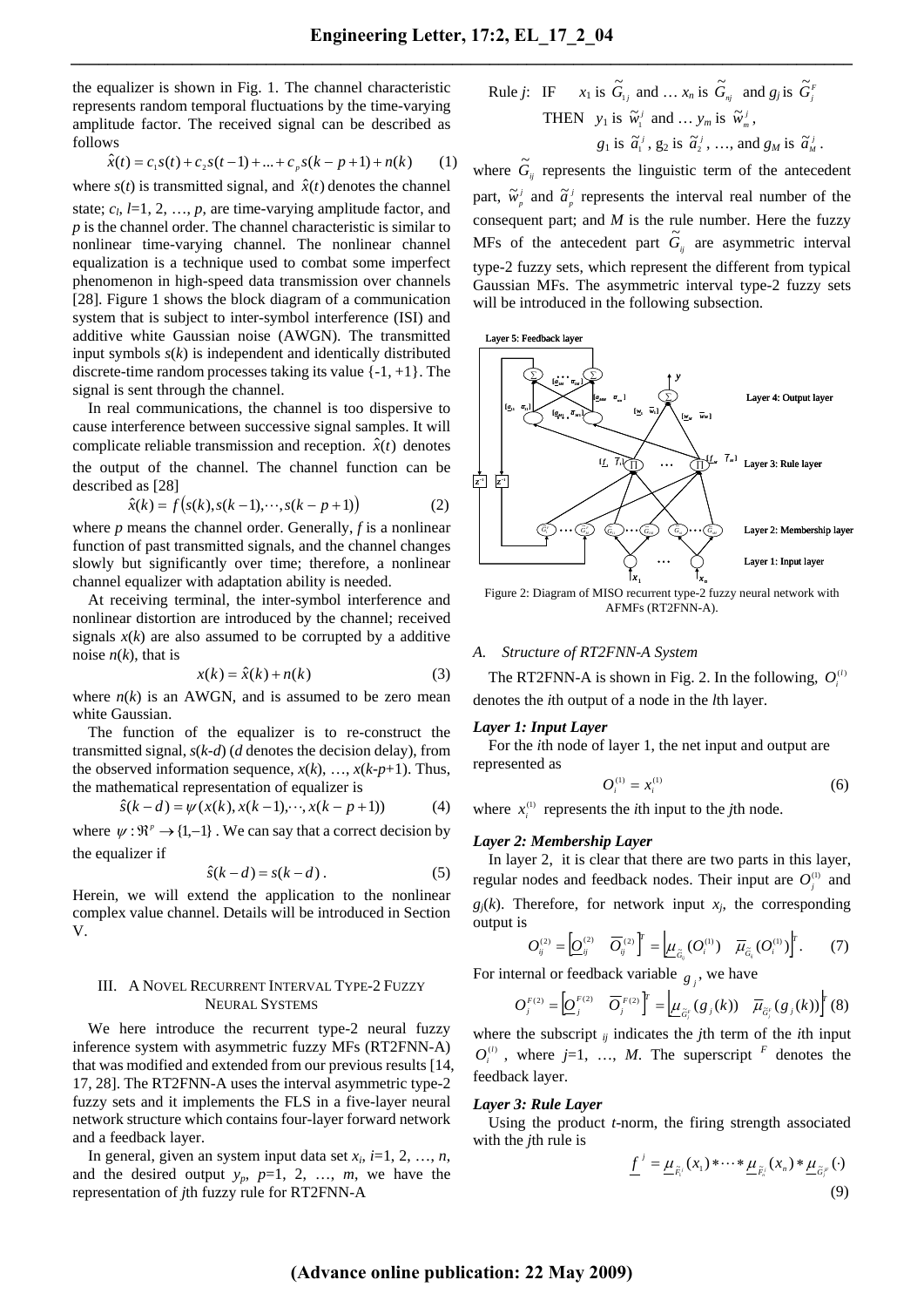$$
\bar{f}^j = \overline{\mu}_{\tilde{F}_i^j}(x_1) \ast \cdots \ast \overline{\mu}_{\tilde{F}_i^j}(x_n) \ast \overline{\mu}_{\tilde{G}_i^j}(\cdot), \tag{10}
$$

where  $\underline{\mu}_{\tilde{G}_j}(\cdot)$  and  $\overline{\mu}_{\tilde{G}_j}(\cdot)$  are the lower and upper membership grades of  $\mu_{\tilde{\sigma}}(\cdot)$ . Therefore, a simple PRODUCT operation is used. Then, for the *j*th input rule node *T*

$$
O_j^{(3)} = \left[ \underline{O}_j^{(3)} \ \overline{O}_j^{(3)} \right]^r
$$
  
= 
$$
\left[ \underline{O}_j^{F(2)} \prod_{i=1}^n w_{ij}^{(3)} \cdot \underline{O}_{ij}^{(2)} \ \overline{O}_j^{F(2)} \prod_{i=1}^n w_{ij}^{(3)} \cdot \overline{O}_{ij}^{(2)} \right]^r
$$
(11)

where the weights  $w_{ij}^{(3)}$  are assumed to be unity.

#### *Layer 4: Output Layer*

Without loss of generality, the consequent part of interval T2FLS is  $\widetilde{w}_j = \begin{bmatrix} w_j & \overline{w}_j \end{bmatrix}^T$ ,  $w_j \leq \overline{w}_j$ . The vector notations  $\underline{w} = [\underline{w}_1 \cdots \underline{w}_M]^T$  and  $\overline{w} = [\overline{w}_1 \cdots \overline{w}_M]^T$  are used for clarity. According to the literature [18], we denote the maximum and minimum of  $\sum_{i=1}^{M}$  $\sum_{i=1}^{M} f_i w_i$  as  $\overline{O}^{(4)}$  and  $\underline{O}^{(4)}$ .

$$
\underline{O}^{(4)} = \underline{w}^T f_L = \sum_{j=1}^{L} (\overline{O}_j^{(3)} \underline{w}_j) + \sum_{j=L+1}^{M} (\underline{O}_j^{(3)} \underline{w}_j)
$$
(12)

$$
\overline{O}^{(4)} = \overline{w}^T f_R = \sum_{j=1}^R \left( \underline{O}_j^{(3)} \overline{w}_j \right) + \sum_{j=R+1}^M \left( \overline{O}_j^{(3)} \overline{w}_j \right) \tag{13}
$$

where

$$
f_{L} = \left[\bar{f}_{1}, \cdots, \bar{f}_{L}, \underline{f}_{L+1}, \cdots, \underline{f}_{M}\right]^{T} = \left[\overline{O}_{1}^{(3)}, \cdots, \overline{O}_{L}^{(3)}, \underline{O}_{L+1}^{(3)}, \cdots, \underline{O}_{M}^{(3)}\right]^{T} (14)
$$

$$
f_{R} = \left[\underline{f}_{1}, \cdots, \underline{f}_{R}, \bar{f}_{R+1}, \cdots, \bar{f}_{M}\right]^{T} = \left[\underline{O}_{1}^{(3)}, \cdots, \underline{O}_{R}^{(3)}, \overline{O}_{R+1}^{(3)}, \cdots, \overline{O}_{M}^{(3)}\right]^{T} . (15)
$$

It is obvious that *R* and *L* should be calculated first. The weights are arranged in order as  $w_1 \leq w_2 \leq \cdots w_M$  and  $\overline{w}_1 \leq \overline{w}_2 \leq \cdots \overline{w}_M$ . According to the Karnik-Mendel procedure [17, 19, 20], *L* and *R* are

$$
L = \underset{j \in [1, \cdots, M-1]}{\arg \min} \Big( \underline{O}^{(4)} \Big), \quad R = \underset{j \in [1, \cdots, M-1]}{\arg \max} \Big( \overline{O}^{(4)} \Big). \tag{16}
$$

Finally, the crisp output is

$$
O^{(4)} = \frac{Q^{(4)} + \overline{O}^{(4)}}{2}.
$$
 (17)

## *Layer 5: Feedback Layer*

This layer contains the context nodes which is used to produce the internal or feedback variable *gj*. Each rule is associated with a particular internal variable. Hence, the number of the context nodes is equal to the number of rules. The same operations (type-reduction and defuzzification) as layer 4 are performed here.

$$
\underline{O}_{j}^{(5)}(k+1) = \underline{a}_{j}^{T} f_{L} = \sum_{h=1}^{L_{j}^{e}} \left( \overline{O}_{h}^{(3)} \underline{a}_{jh} \right) + \sum_{h=L_{j}^{e}+1}^{M} \left( \underline{O}_{h}^{(3)} \underline{a}_{jh} \right)
$$
(18)

$$
\overline{O}_{j}^{(s)}(k+1) = \overline{a}_{j}^{T} f_{R} = \sum_{h=1}^{R_{j}^{F}} \left( \underline{O}_{h}^{(s)} \overline{a}_{jh} \right) + \sum_{h=R_{j}^{F}+1}^{M} \left( \overline{O}_{h}^{(s)} \overline{a}_{jh} \right)
$$
(19)

and

$$
L_j^F = \underset{h \in [1, \cdots, M-1]}{\arg \min} \left( \underset{j}{\underline{O}}^{(5)}(k+1) \right), \ R_j^F = \underset{h \in [1, \cdots, M-1]}{\arg \max} \left( \overline{O}_j^{(5)}(k+1) \right). \tag{20}
$$

Finally, the crisp output of this layer is

$$
g_j(k+1) = O_j^{(5)}(k+1) = \frac{1}{2} \Big[ \underline{O}_j^{(5)}(k+1) + \overline{O}_j^{(5)}(k+1) \Big] \tag{21}
$$

Note that the delayed value of  $g_i$  is fed into layer 2, and it acts as an input variable to the precondition part of a rule. Each fuzzy rule has the corresponding internal variable  $g_i$  which is used to decide the influence degree of temporal history to the



Figure 3: Construction of a type-2 AFMF: (a) upper MF (solid line), (b) lower MF (solid line), and (c) constructed type-2 AFMF.

#### *B. Construction of Type-2 Asymmetric Fuzzy Membership Functions*

Herein we introduce the construction of type-2 asymmetric fuzzy membership function (AFMF). Figure 3 shows the constructed AFMF. We use the superscripts (*l*) and (*r*) to denote the left and right curves of a Gaussian MF. The parameters of lower and upper MFs are denoted by an underline  $\Box$  and bar  $\Box$ , respectively. Thus, the upper MF is constructed as

$$
\overline{\mu}_{\overline{F}}(x) = \begin{cases}\n\exp\left[-\frac{1}{2}\left(\frac{x-\overline{m}^{(l)}}{\overline{\sigma}^{(l)}}\right)^2\right], & \text{for } x \leq \overline{m}^{(l)} \\
1, & \text{for } \overline{m}^{(l)} \leq x \leq \overline{m}^{(r)} \\
\exp\left[-\frac{1}{2}\left(\frac{x-\overline{m}^{(r)}}{\overline{\sigma}^{(r)}}\right)^2\right], & \text{for } \overline{m}^{(r)} \leq x\n\end{cases}
$$
\n(22)

where  $\overline{m}^{(l)}$  and  $\overline{m}^{(r)}$  denote the means of two Gaussian MFs satisfying  $\overline{m}^{(l)} \leq \overline{m}^{(r)}$ , and  $\overline{\sigma}^{(l)}$  and  $\overline{\sigma}^{(r)}$  denotes the deviation (i.e., width) of two Gaussian MFs. Fig. 3(a) shows the upper type-2 AFMF constructed using  $\overline{m}^{(l)}$ ,  $\overline{m}^{(r)}$ ,  $\overline{\sigma}^{(l)}$ , and  $\bar{\sigma}^{(r)}$ . Similarly, the lower asymmetric MF is defined as

$$
\underline{\mu}_{F}(x) = \begin{cases}\n\underline{r} \cdot \exp\left[-\frac{1}{2}\left(\frac{x - \underline{m}^{(l)}}{\underline{\sigma}^{(l)}}\right)^{2}\right], & \text{for } x \leq \underline{m}^{(l)} \\
\underline{r} \cdot \exp\left[-\frac{1}{2}\left(\frac{x - \underline{m}^{(r)}}{\underline{\sigma}^{(r)}}\right)^{2}\right], & \text{for } \underline{m}^{(r)} \leq x \leq \underline{m}^{(r)}\n\end{cases} (23)
$$

where  $m^{(i)} \le m^{(r)}$  and  $0.5 \le r \le 1$ . The corresponding widths of the MFs are  $\sigma^{(l)}$  and  $\sigma^{(r)}$ . To avoid unreasonable MFs, the following constrains should be given

# **(Advance online publication: 22 May 2009)**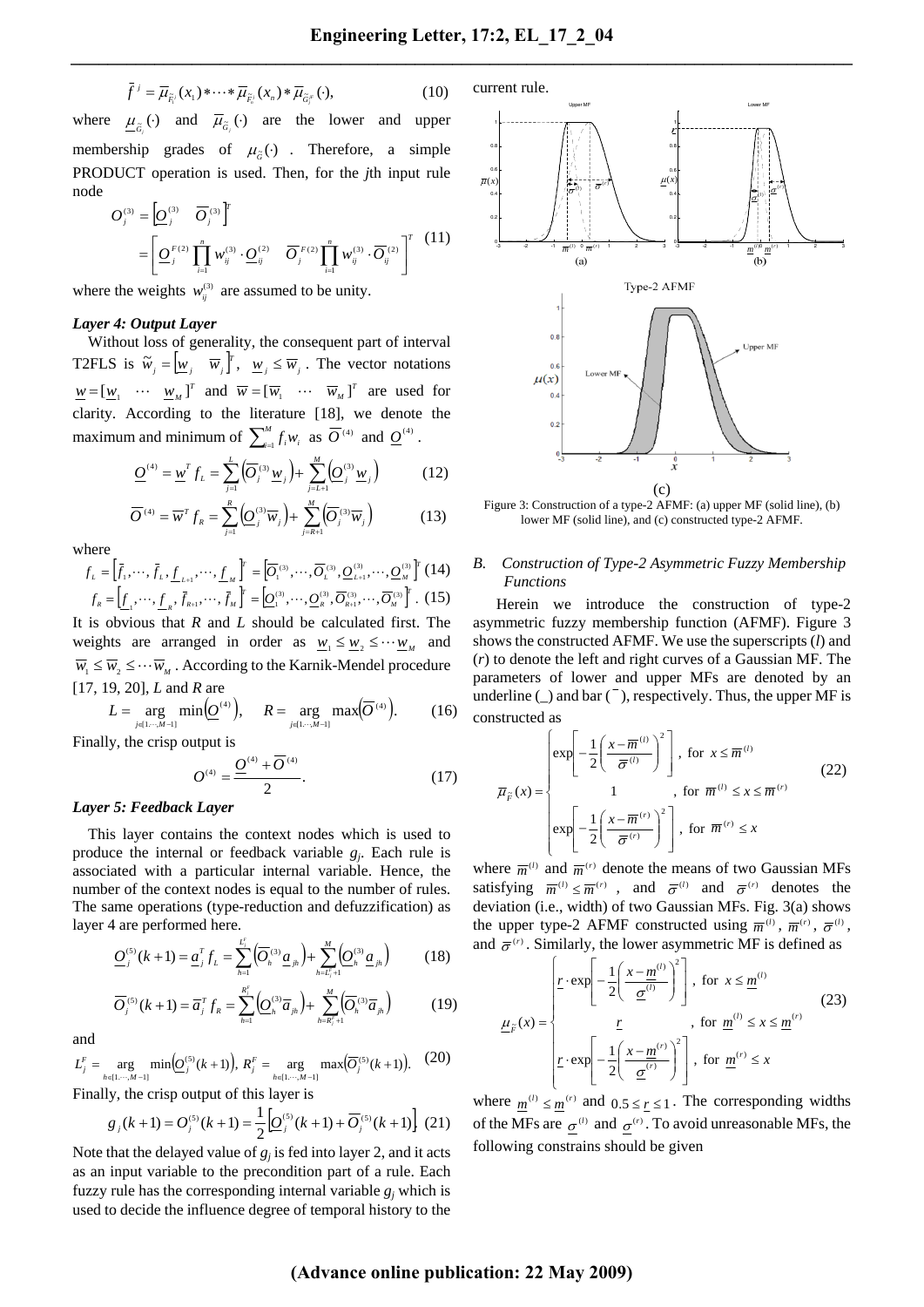$$
\begin{cases} \overline{m}^{(l)} \leq \underline{m}^{(l)} \leq \underline{m}^{(r)} \leq \overline{m}^{(r)} \\ \underline{\sigma}^{(l)} \leq \overline{\sigma}^{(l)} , \ \underline{\sigma}^{(r)} \leq \overline{\sigma}^{(r)} . \\ 0.5 \leq \underline{r} \leq 1 \end{cases}
$$
\n(24)

Fig. 3(b) sketches the lower type-2 AFMF. Therefore, the corresponding constructed type-2 AFMF is shown in Fig. 3(c). This introduces the properties of uncertain mean and variance [30]. Additionally, we can construct other type-2 asymmetric MFs by tuning the parameters. The corresponding tuning algorithm is derived to improve system accuracy and approximation ability.



Figure 4: Block diagram of adaptive equalizer using RT2FNN-A system.

## IV. A NOVEL ADAPTIVE EQUALIZER USING RT2FNN-A **SYSTEM**

It is well known that the universal approximation capacity of the fuzzy neural network is very powerful [18, 25, 31]. The proposed novel adaptive equalizer using RT2FNN-A system is decipted in Fig. 4. The input and output of RT2FNN-A equalizer are  $x(k)$  and  $\hat{s}(k - d)$ , respectively. The adaptive RT2FNN-A equalizer is adjusted by the proposed learning algorithm which is introduced as below.

## *A. Adaptive Algorithm for RT2FNN-A System*

The gradient descent method is adopted to derive learning algorithm of the RT2FNN-A system. For clarification, we consider the single-output system and define the error cost function as

$$
E(k) = \frac{1}{2} [y_d(k) - \hat{y}(k)]^2
$$
 (25)

where  $y_d$  is the desired output and  $\hat{y}$  is the RT2FNN-A's output. By the gradient descent method, the parameters updated law is

$$
\mathbf{W}(k+1) = \mathbf{W}(k) + \Delta \mathbf{W}(k) = \mathbf{W}(k) + \eta \left( -\frac{\partial E(k)}{\partial \mathbf{W}(k)} \right) \tag{26}
$$

in which  $\eta$  is the learning rate.  $\mathbf{W} = [\mathbf{W}_{w} \ \mathbf{W} \ \mathbf{W}^{\text{F}} \ \mathbf{W}$  $\overline{\mathbf{W}}^F$  **W**<sub>*a*</sub>  $\underline{r}$   $\underline{r}^F$ ] are the adjustable parameters, where  $\mathbf{W}_w$  is consequent weights, **W** and  $W^F$  are parameters of lower MFs,  $\overline{W}$  and  $\overline{W}^F$  are upper MFs parameters,  $W_a$  is parameter in feedback layer, and  $r$  and  $r<sup>r</sup>$  are the column vectors, i.e.,

$$
\mathbf{W}_{w} = \begin{bmatrix} \underline{w} & \overline{w} \end{bmatrix}^{T}
$$

$$
\mathbf{W}_{a} = \begin{bmatrix} \underline{a} & \overline{a} \end{bmatrix}^{T}
$$

$$
\mathbf{W} = \begin{bmatrix} \underline{m}^{(i)} & \underline{m}^{(r)} & \underline{\sigma}^{(i)} & \underline{\sigma}^{(r)} \end{bmatrix}^{T}
$$

$$
\overline{\mathbf{W}} = \begin{bmatrix} \overline{m}^{(i)} & \overline{m}^{(r)} & \overline{\sigma}^{(i)} & \overline{\sigma}^{(r)} \end{bmatrix}^{T}
$$

$$
\frac{\mathbf{W}^F}{\mathbf{W}^F} = \begin{bmatrix} m^{F(l)} & m^{F(r)} & \underline{\sigma}^{F(l)} & \underline{\sigma}^{F(r)} \end{bmatrix}^T
$$

$$
\overline{\mathbf{W}}^F = \begin{bmatrix} \overline{m}^{F(l)} & \overline{m}^{F(r)} & \overline{\sigma}^{F(l)} & \overline{\sigma}^{F(r)} \end{bmatrix}^T.
$$

Considering ∂*E*(*k*) ∂**W**(*k*) , we have

$$
\frac{\partial E(k)}{\partial \mathbf{W}(k)} = \frac{\partial E(k)}{\partial \hat{y}(k)} \frac{\partial \hat{y}(k)}{\partial \mathbf{W}(k)} = -[y_{d}(k) - \hat{y}(k)] \frac{\partial \hat{y}(k)}{\partial \mathbf{W}(k)}.
$$
 (27)

Thus, (26) can be rewritten as

$$
\mathbf{W}(k+1) = \mathbf{W}(k) + \eta e(k) \frac{\partial \hat{y}(k)}{\partial \mathbf{W}(k)}
$$
(28)

where  $e(k) = y_a(k) - \hat{y}(k)$ . The remaining work involves finding the corresponding partial derivative with respect to each parameter.

Observing equation (18) and if *j*≤*L*, only the term of  $\sum_{j=1}^{L} (\overline{O}_{j}^{(3)} \underline{w}_{j})$  should be considered, and only consider  $\sum_{j=1}^{M} \left( Q_j^{(3)} \underline{w}_j \right)$  if *j*>*L*. Moreover, we consider  $\sum_{j=1}^{R} \left( Q_j^{(3)} \overline{w}_j \right)$ *if j≤ Rin* (17), as well as  $\sum_{j=R+1}^{M} (\overline{O}_j^{(3)} \overline{w}_j)$  where *j*>*R*. Thus, we should notice the values of *j*, *R*, and *L* in deriving the update laws.



Figure 5: Firing regions definition of input variable  $x_i$  (upper MF).

In order to avoid unnecessary tuning, we must also consider the firing regions of MFs for input variable  $x_i$ . For example, considering an upper MF as shown in Fig. 5, region (I)-  $x_i \leq \overline{m}_{ij}^{(l)}$ , only  $\overline{m}_{ij}^{(l)}$  and  $\overline{\sigma}_{ij}^{(l)}$  are updated; region (II)- $\overline{m}_{ij}^{(r)} \leq x_i$ , only  $\overline{m}_{ij}^{(r)}$  and  $\overline{\sigma}_{ij}^{(r)}$  must be updated as well. Finally, region (III)-  $\overline{m}_{ij}^{(l)} < x_i < \overline{m}_{ij}^{(r)}$ , nothing should be done. Therefore, we can tune one side of MF for each training pattern. The results of lower MFs are the same as above. Besides, parameter  $r$  must be updated for all three regions. Owing the recurrent property, the real time recurrent learning algorithm is used [32]. We will show the update rule of  $w_w$ and  $\overline{W}$  only. Other parameter's updated rule can be derived the same way and are omitted.

*-Parameters* **W***<sup>w</sup>*

$$
\left[\frac{\underline{w}_j(k+1)}{\overline{w}_j(k+1)}\right] = \left[\frac{\underline{w}_j(k)}{\overline{w}_j(k)}\right] + \eta_w e(k) \left[f_{L,j}\right] \tag{29}
$$

where  $f_{Lj}$  and  $f_{R,i}$  are introduced previously in (9) and (10), and  $\eta_w$  is the corresponding learning rate.

*-Parameters* **W** Region (I) :  $x_i \leq \overline{m}_{ij}^{(l)}$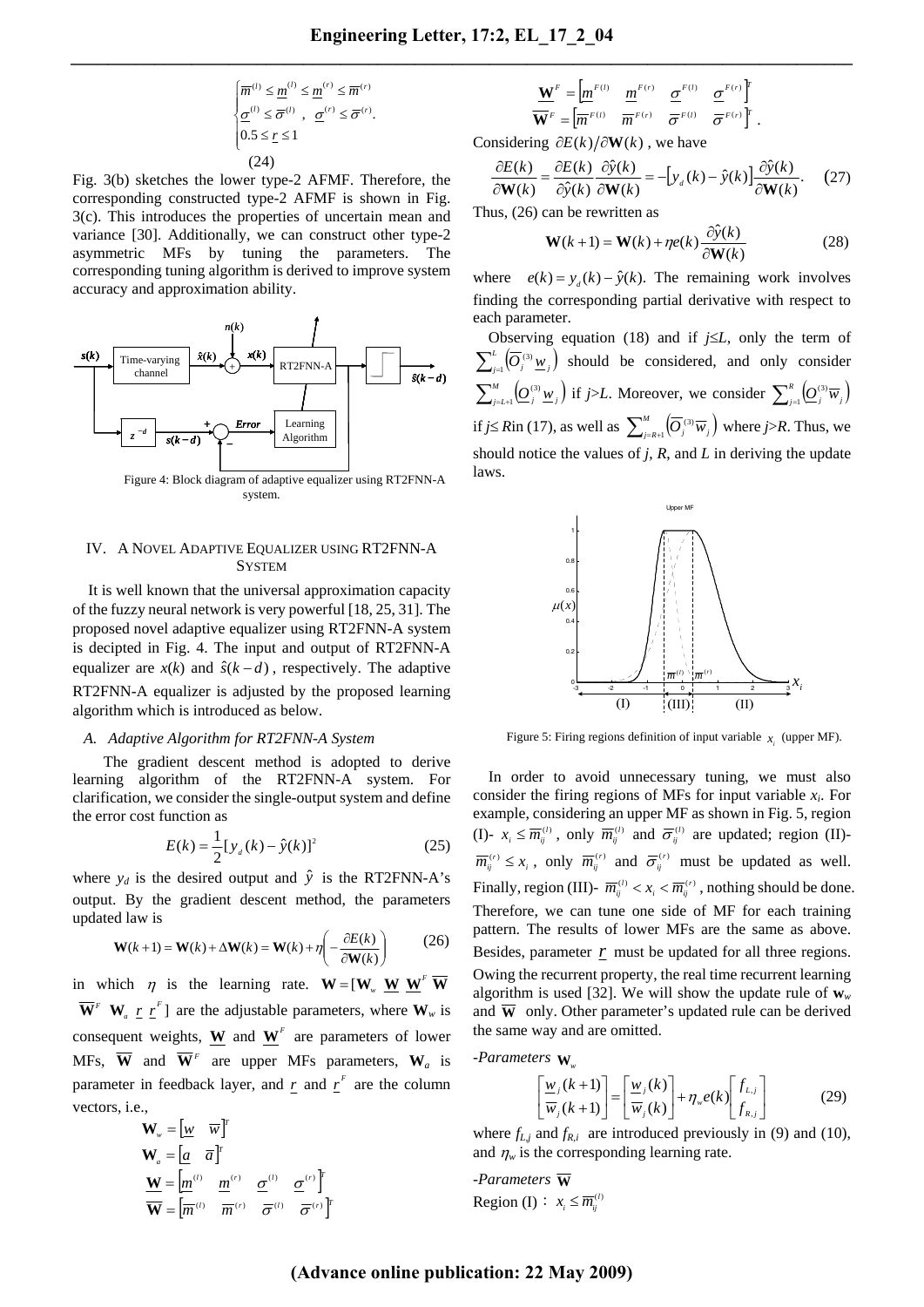$$
\begin{bmatrix}\n\overline{m}_{ij}^{(i)}(k+1) \\
\overline{\sigma}_{ij}^{(i)}(k+1)\n\end{bmatrix} = \begin{bmatrix}\n\overline{m}_{ij}^{(i)}(k) \\
\overline{\sigma}_{ij}^{(i)}(k)\n\end{bmatrix} \\
+ \frac{1}{2}\overline{\eta}e(k)\n\begin{bmatrix}\n\overline{P}_{ij}^{(i)} + \overline{\omega}_{j}^{F(i)} \times \overline{H}_{jk}^{P(i)} \\
\overline{Q}_{ij}^{(i)} + \overline{\omega}_{j}^{F(i)} \times \overline{H}_{jk}^{Q(i)}\n\end{bmatrix}, \text{ if } j \le L \text{ (31)}
$$

where  $\bar{\eta}$  denotes the corresponding learning rate and

$$
\overline{P}_{ij}^{(l)} = \overline{O}_{j}^{(3)} \frac{\left(x_{i} - \overline{m}_{ij}^{(l)}\right)}{\left(\overline{\sigma}_{ij}^{(l)}\right)^{2}}, \ \overline{Q}_{ij}^{(l)} = \overline{O}_{j}^{(3)} \frac{\left(x_{i} - \overline{m}_{ij}^{(l)}\right)^{2}}{\left(\overline{\sigma}_{ij}^{(l)}\right)^{3}},
$$
\n
$$
\overline{\omega}_{j}^{F(l)} = \overline{O}_{j}^{(3)} \frac{\left(g_{j} - \overline{m}_{j}^{F(l)}\right)}{\left(\overline{\sigma}_{j}^{F(l)}\right)^{2}},
$$
\n
$$
\overline{H}_{jh}^{P(l)} = \sum_{h=1}^{M} \overline{C}_{jh}^{F} \left(\overline{P}_{ij}^{(l)}(k-1) + \omega_{h}^{F(l)}(k-1) \cdot \overline{H}_{jh}^{P(l)}(k-1)\right),
$$
\n
$$
\overline{H}_{jh}^{Q(l)} = \sum_{h=1}^{M} \overline{C}_{jh}^{F} \left(\overline{Q}_{ij}^{(l)}(k-1) + \overline{\omega}_{j}^{F(l)}(k-1) \cdot \overline{H}_{jh}^{Q(l)}(k-1)\right).
$$

and

$$
\overline{C}_{jk}^{F} = \begin{cases}\n0.5 \times \underline{a}_{jk}, & \text{for } (h \le L_{j}^{F}) \text{ and } (h \le R_{j}^{F}) \\
0.5 \times \overline{a}_{jk}, & \text{for } (h > L_{j}^{F}) \text{ and } (h > R_{j}^{F}) \\
0, & \text{for } (h > L_{j}^{F}) \text{ and } (h \le R_{j}^{F}) \\
0.5 \times (\underline{a}_{jk} + \overline{a}_{jk}), & \text{else.} \n\end{cases}
$$

Region (II)  $\overline{m}_{ij}^{(r)} \leq x_{ij}$ 

$$
\begin{aligned}\n\left[\overline{m}_{ij}^{(r)}(k+1)\right] &= \left[\overline{m}_{ij}^{(r)}(k)\right] \\
\overline{\sigma}_{ij}^{(r)}(k+1) &= \left[\overline{\sigma}_{ij}^{(r)}(k)\right] \\
&+ \frac{1}{2}\overline{\eta}e(k)\n\end{aligned}\n\bigg|\n\begin{aligned}\n\frac{w_j}{Q_{ij}}\left[\frac{\overline{P}_{ij}^{(r)} + \overline{\omega}_{j}^{F(r)} \times \overline{H}_{jk}^{P(r)}}{\overline{Q}_{ij}^{F(r)} + \overline{\omega}_{j}^{F(r)} \times \overline{H}_{jk}^{P(r)}}\right], \text{ if } j \le L \quad (32) \\
\frac{1}{w_j}\left[\overline{P}_{ij}^{(r)} + \overline{\omega}_{j}^{F(r)} \times \overline{H}_{jk}^{P(r)}}\right], \text{ if } j > R\n\end{aligned}
$$

where

$$
\overline{P}_{ij}^{(r)} = \overline{O}_{j}^{(3)} \frac{\left(x_{i} - \overline{m}_{ij}^{(r)}\right)}{\left(\overline{\sigma}_{ij}^{(r)}\right)^{2}}, \overline{Q}_{ij}^{(r)} = \overline{O}_{j}^{(3)} \frac{\left(x_{i} - \overline{m}_{ij}^{(r)}\right)^{2}}{\left(\overline{\sigma}_{ij}^{(r)}\right)^{3}},
$$
\n
$$
\overline{\omega}_{j}^{F(r)} = \overline{O}_{j}^{(3)} \frac{\left(g_{j} - \overline{m}_{j}^{F(r)}\right)}{\left(\overline{\sigma}_{j}^{F(r)}\right)^{2}},
$$
\n
$$
\overline{H}_{ji}^{P(r)} = \sum_{h=1}^{M} \overline{C}_{jh}^{F} \left(\overline{P}_{ij}^{(r)}(k-1) + \omega_{j}^{F(r)}(k-1) \cdot H_{ji}^{P(r)}(k-1)\right),
$$
\n
$$
\overline{H}_{ji}^{Q(r)} = \sum_{h=1}^{M} \overline{C}_{jh}^{F} \left(\overline{Q}_{ij}^{(r)}(k-1) + \overline{\omega}_{j}^{F(r)}(k-1) \cdot \overline{H}_{ji}^{Q(r)}(k-1)\right).
$$
\n
$$
\vdots \quad \text{and} \quad \overline{H}_{j}^{(r)} = \overline{W}_{j}^{(r)} = \overline{W}_{j}^{(r)} = \overline{W}_{j}^{(r)} = \overline{W}_{j}^{(r)} = \overline{W}_{j}^{(r)} = \overline{W}_{j}^{(r)} = \overline{W}_{j}^{(r)} = \overline{W}_{j}^{(r)} = \overline{W}_{j}^{(r)} = \overline{W}_{j}^{(r)} = \overline{W}_{j}^{(r)} = \overline{W}_{j}^{(r)} = \overline{W}_{j}^{(r)} = \overline{W}_{j}^{(r)} = \overline{W}_{j}^{(r)} = \overline{W}_{j}^{(r)} = \overline{W}_{j}^{(r)} = \overline{W}_{j}^{(r)} = \overline{W}_{j}^{(r)} = \overline{W}_{j}^{(r)} = \overline{W}_{j}^{(r)} = \overline{W}_{j}^{(r)} = \overline{W}_{j}^{(r)} = \overline{W}_{j}^{(r)} = \
$$

Region (III)  $\colon \overline{m}_{ij}^{(l)} < x_i < \overline{m}_{ij}^{(r)}$ 

$$
\begin{bmatrix}\n\overline{m}_{ij}^{(l)}(k+1) \\
\overline{\sigma}_{ij}^{(l)}(k+1) \\
\overline{m}_{ij}^{(r)}(k+1) \\
\overline{\underline{\sigma}}_{ij}^{(r)}(k+1)\n\end{bmatrix} = \begin{bmatrix}\n\overline{m}_{ij}^{(l)}(k) \\
\overline{\sigma}_{ij}^{(l)}(k) \\
\overline{m}_{ij}^{(r)}(k)\n\end{bmatrix}.
$$
\n(33)

Note that  $\overline{H}_{jh}^{P(1)}, \overline{H}_{jh}^{P(r)}, \overline{H}_{jh}^{Q(1)},$  and  $\overline{H}_{jh}^{Q(r)}$  are recurrent factors and equal to zero initially and are reset to zero after a period of time.  $\overline{C}_{jk}^F$  is recurrent weighting factor.

## *B. Stability Analysis of RT2FNN-A System*

By [18, 25, 31], using the Lyapunov stability approach, we have the following convergence theorem.

*Theorem 1*: Let  $\begin{bmatrix} \eta_w & \eta_a & \eta & \overline{\eta} & \eta_c \end{bmatrix}$  be the learning rates of the tuning parameters for RT2FNN-A. The asymptotic convergence of RT2FNN-A is guaranteed if proper learning rates  $\left[\eta_{w}$   $\eta_{a}$   $\eta_{a}$   $\overline{\eta}$   $\eta_{r}$  are chosen satisfying the following condition.

$$
\left(\lambda_{w} + \underline{\lambda} + \overline{\lambda} + \lambda_{z} + \underline{\lambda}_{a} + \overline{\lambda}_{a} + \underline{\lambda}^{F} + \overline{\lambda}^{F} + \lambda_{z'}\right) < 2\tag{34}
$$

where

$$
\lambda_{w} = \eta_{w} \left[ \frac{\partial \hat{y}(k)}{\partial \mathbf{W}_{w}} \right]^{T} \left[ \frac{\partial \hat{y}(k)}{\partial \mathbf{W}_{w}} \right] > 0, \ \ \underline{\lambda} = \underline{\eta} \left[ \frac{\partial \hat{y}(k)}{\partial \mathbf{W}} \right]^{T} \left[ \frac{\partial \hat{y}(k)}{\partial \mathbf{W}} \right] > 0
$$
\n
$$
\overline{\lambda} = \overline{\eta} \left[ \frac{\partial \hat{y}(k)}{\partial \overline{\mathbf{W}}} \right]^{T} \left[ \frac{\partial \hat{y}(k)}{\partial \overline{\mathbf{W}}} \right] > 0, \ \ \lambda_{\underline{r}} = \eta_{\underline{r}} \left[ \frac{\partial \hat{y}(k)}{\partial \underline{r}} \right]^{T} \left[ \frac{\partial \hat{y}(k)}{\partial \underline{r}} \right] > 0
$$
\n
$$
\underline{\lambda}_{a} = \eta_{a} \left[ \frac{\partial \hat{y}(k)}{\partial \mathbf{W}_{a}} \right]^{T} \left[ \frac{\partial \hat{y}(k)}{\partial \mathbf{W}_{a}} \right] > 0, \ \ \overline{\lambda}_{a} = \eta_{a} \left[ \frac{\partial \hat{y}(k)}{\partial \overline{\mathbf{W}}_{a}} \right]^{T} \left[ \frac{\partial \hat{y}(k)}{\partial \overline{\mathbf{W}}_{a}} \right] > 0
$$
\n
$$
\underline{\lambda}^{F} = \underline{\eta} \left[ \frac{\partial \hat{y}(k)}{\partial \mathbf{W}^{F}} \right]^{T} \left[ \frac{\partial \hat{y}(k)}{\partial \mathbf{W}^{F}} \right] > 0, \ \ \overline{\lambda}^{F} = \overline{\eta} \left[ \frac{\partial \hat{y}(k)}{\partial \overline{\mathbf{W}}^{F}} \right]^{T} \left[ \frac{\partial \hat{y}(k)}{\partial \overline{\mathbf{W}}^{F}} \right] > 0
$$
\nand

$$
\lambda_{\underline{r}} = \eta_{\underline{r}} \left[ \frac{\partial \hat{y}(k)}{\partial \underline{r}^F} \right]^T \left[ \frac{\partial \hat{y}(k)}{\partial \underline{r}^F} \right] > 0.
$$

*Proof*: The details are introduced in Appendix 1.

## V. SIMULATION RESUTLS

To demonstrate the performance of RT2FNN-A system, several simulations regarding signal processing are constructed. The RT2FNN-A system is applied to nonlinear time-varying channel equalization, real-value channel and complex channel.

## *A. Real Channel*

As introduced in Section II, based on the category of *s*(*k-d*) (i.e.,  $\pm$ 1), the channel states  $\hat{x}(k)$  can be partitioned into two classes [5]

$$
X^+ = \{ \hat{x}(k) \mid s(k-d) = 1 \},\tag{35}
$$

$$
X^{-} = \{ \hat{x}(k) \mid s(k - d) = -1 \}.
$$
 (36)

The numbers of elements in  $X^+$  and  $X^-$  are denoted as  $n_s^+$  and  $n_s^-$ , respectively [5]. The probabilities for  $s(k-d)=1$  and  $s(k-d)= -1$  are the same, which means,  $n_s^+ = n_s^- = n_s / 2$ , where  $n<sub>s</sub>$  is the total number of channel state. Besides, the channel states in  $X^+$  and  $X$  are denoted  $\hat{x}_i^+(i=1,\dots,n_s^+)$  and

$$
\hat{x}_i^-(i=1,\cdots,n_s^-)
$$
, respectively.

Suppose channel order is  $p=2$  in the nonlinear channel function. For a time-varying channel, the coefficients of the channel, *ci*, *i*=0,1,…,*n*, are unknown. The nonlinear time-varying channel model is described as [33]

$$
x(k) = c_1 s(k) + c_2 s(k-1) - H(k) + n(k)
$$
 (37)

where  $c_1$  and  $c_2$  are time-varying coefficients, and  $H(k)$  is Co-Channel Interference, (CCI) is described as

$$
H(z) = \lambda (c_{11}(k) + c_{12}(k)z^{-1})
$$
 (38)

## **(Advance online publication: 22 May 2009)**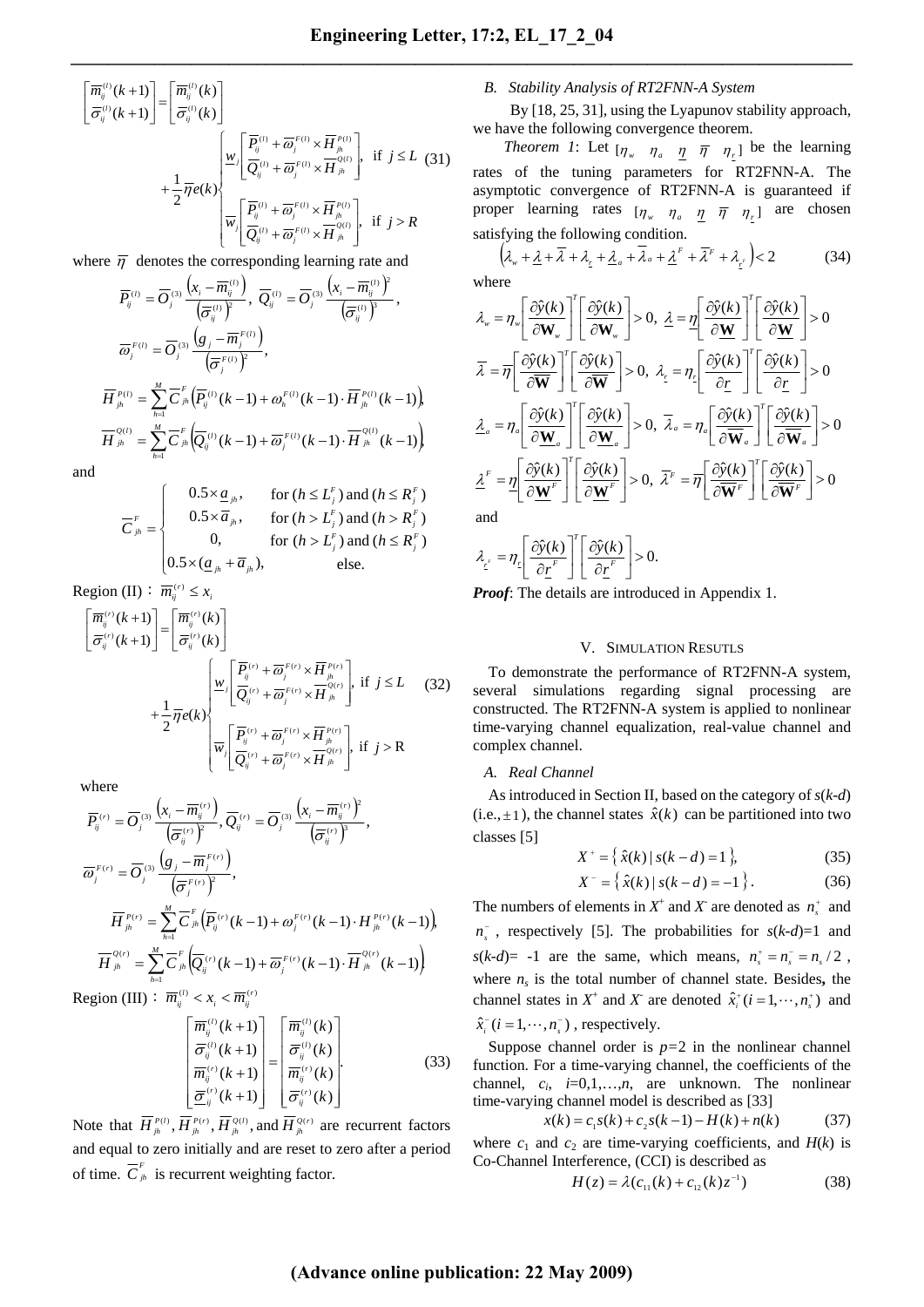where  $c_{11}(k)$  and  $c_{12}(k)$  are co-channel time-varying coefficients.

The time-varying coefficients,  $c_1$  and  $c_2$ , are simulated by using a second-order Markov model. It is also called second-order Butterworth low-pass filter (LPF) which is derived by white Gaussian noise source [33]. In our simulations below, we use the function *butter*, provided by the Matlab- Signal Processing Toolbox, to generate a second-order low-pass digital Butterworth filter with cutoff frequency 0.1. Then the function filter is used to generate a colored Gaussian sequence, which is then used as time-varying channel coefficients. Note that we center  $c_1(k)$ around 1 and  $c_2(k)$  around 0.5 as shown in Fig. 6. The input to Butterworth filter is a white Gaussian sequence code for time-varying coefficients with length of 1000.



Figure 6: Time-varying channel coefficients.

As Fig. 4 shows, we use the RT2FNN-A system to be an adaptive equalizer for time-varying channel equalization. In the following simulations, we choose the independent input sequence *s*(*k*) which consists of 2000 symbols. The first 1000 symbols are used for training, and the remaining 1000 are used for testing. After training, the parameters of the T2FNN, T2FNN-A and RT2FNN-A filters are fixed, and then the testing is performed. Then, we compare two examples among these three types of filters.

#### *Example 1: Nonlinear Time-varying Channel*

Firstly, we do not consider the CCI, i.e.,  $H(k)=0$ . We assume that the time-varying channel is the form of (37) and we choose 4 rules to construct the RT2FNN-A filter. The learning rate is chosen to be 0.1, whereas the training epoch is 50. Figure 7 shows the simulation results (solid-line: RT2FNN-A, dashed-line: T2FNN-A, and dotted-line: T2FNN). The comparisons of network structure and bit error rate (BER) are shown in Table 1. Obviously, the performance using our approach is also better than T2FNN-A and T2FNN (smaller BER value).

Next, we consider the time-varying channel with the co-channel for CCI

$$
H(z) = 0.9 \cdot (c_{11}(k) + c_{12}(k)z^{-1})^3 \tag{39}
$$

where the nominal values are  $c_{11}(k)=1$  and  $c_{12}(k)=0.5$ . The learning rate is set as 0.1, whereas the training epoch is 50. Fig. 8 shows the simulation results (solid-line: RT2FNN-A, dashed-line: T2FNN-A, and dotted-line: T2FNN). We found that the performance is better than T2FNN-A and T2FNN (smaller BER value). We can see that our approach results better performance and has advantages of fewer adjustable parameters and smaller BER value.



Figure 7: Performance comparisons of nonlinear time-varying channel without CCI (solid-line: RT2FNN-A, dashed-line: T2FNN-A, and dotted-line: T2FNN).



Figure 8: Performance comparisons of nonlinear time-varying channel with CCI (solid-line: RT2FNN-A, dashed-line: T2FNN-A, and dotted-line: T2FNN).

Table 1: Comparison results of network structure, rule number, parameter number, and  $BED$  (SND $-10$  dB).

| $m$ $m$ $m$ $n$ $m$ $n$ $m$ $m$ $m$ $m$ $m$ $n$ |                             |                |                     |             |          |  |  |  |
|-------------------------------------------------|-----------------------------|----------------|---------------------|-------------|----------|--|--|--|
|                                                 | <b>Network</b><br>structure | Rule<br>number | Parameter<br>number | <b>BER</b>  |          |  |  |  |
|                                                 |                             | (M)            |                     | Without CCI | With CCI |  |  |  |
| T <sub>2</sub> FNN<br>$[26]$                    | $2 - 30 - 15 - 1$           | 15             | 120                 | 0.1897      | 0.4704   |  |  |  |
|                                                 | $2 - 8 - 4 - 1$             | 4              | 32                  | 0.597       | 0.798    |  |  |  |
| T2FNN-A<br>$[18]$                               | $2 - 18 - 9 - 1$            | 9              | 108                 | 0.0825      | 0.1932   |  |  |  |
|                                                 | $2 - 8 - 4 - 1$             | $\overline{4}$ | 48                  | 0.434       | 0.601    |  |  |  |
| RT2FNN-A                                        | $2 - 8 - 4 - 1$             | 4              | 100                 | 0.0063      | 0.017    |  |  |  |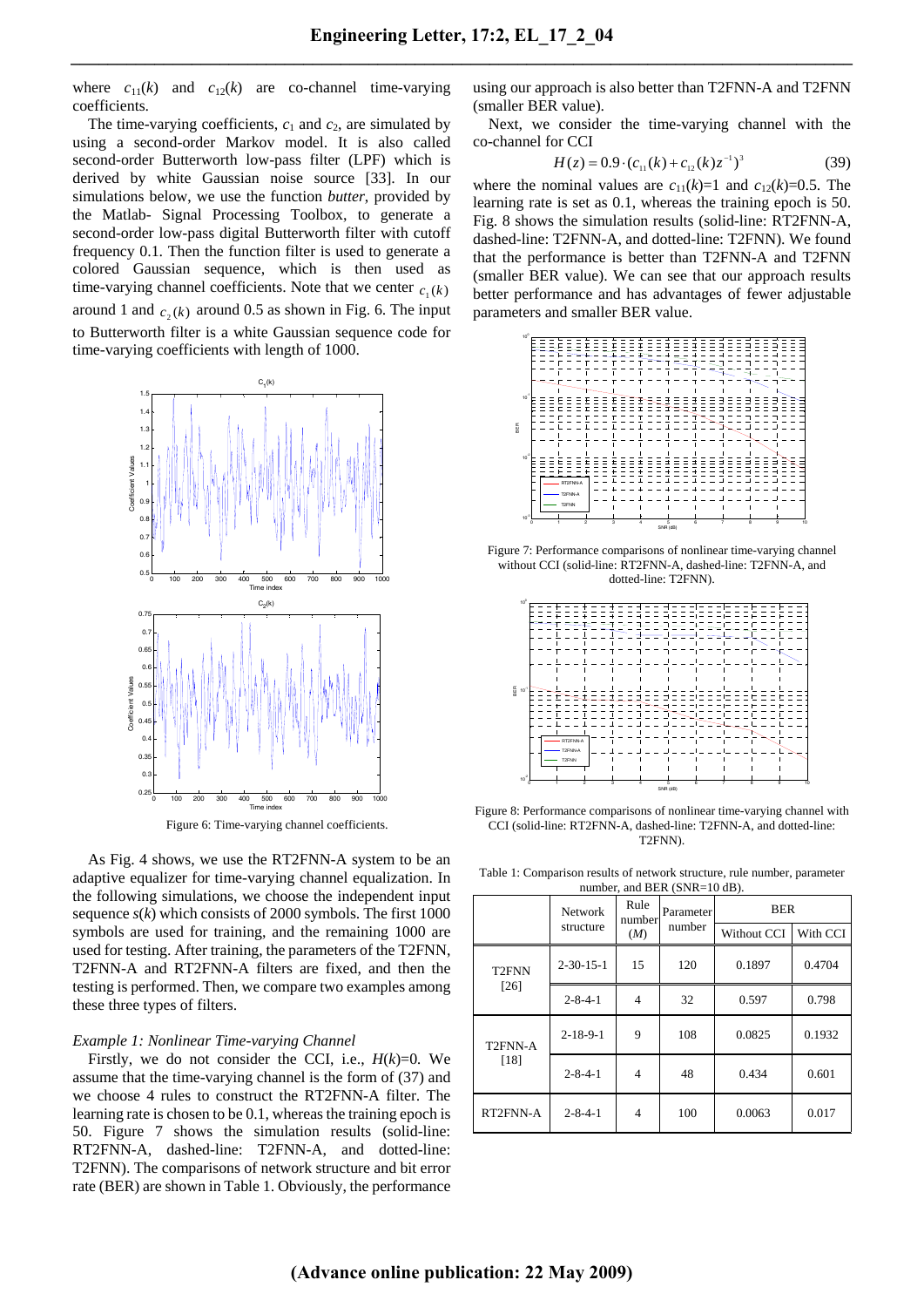## *B. Complex Channel Equalization*

Due to the increasing demand on higher-speed data transmission in communication systems, most channels have inevitably become much noisier and more crowded than ever. This results in signal distortion at the end receiver. Herein, we consider a real-world complex nonlinear channel and the baseband discrete-time data transmission system in which 4-QAM modulated signals are transmitted. The original complex-valued message symbol at *kT* is denoted by *s*(*k*), where *T* is the symbol duration. The real part and the imaginary part of *s*(*k*) are assumed to be independent and identically distributed (i.i.d.) when equiprobable values are over $\{+1, -1\}$ . The output of the linear dispersive FIR channel at *kT* may be written as [13]

$$
a(k) = \sum_{i=1}^{p} h(i) \cdot s(k-1)
$$
 (40)

where  $h(i)$ ,  $i=1,2,..., p$ , are the channel tap values and *p* is the tap length of the FIR channel.

#### *Example 2: Complex Linear Channel*

The channel transfer function is given by [13]

$$
\hat{x}(k) = (0.7409 - j0.707) \times \{s(k) - (0.8 - j0.4)s(k-1) + (0.6 - j0.3)s(k-2)\}\
$$
\n(41)

$$
x(k) = \hat{x}(k) + n(k)
$$
\n(42)

where  $n(k)$  is an AWGN,  $x(k)$  and  $s(k)$  represent the channel output and the original 4-QAM modulated signals at time instant *k*.

In this simulation, we use two networks to estimate the real and imaginary part of signal, we choose 4 rules to construct the RT2FNN-A filter. A sample with 1000 data sets are generated to train the RT2FNN-A. The learning rate is set to be  $\eta$ =0.1, and the training epoch is 20. In the simulation for error performance, 1000 data patterns are used to test the trained RT2FNN-A equalizer. In Fig. 9, it shows the simulation result of the performance in complex linear channel (solid-line: RT2FNN-A, dashed-line: T2FNN-A, and dotted-line: T2FNN). We can observe that our approach performs well.



Figure 9: Performance comparisons (solid-line: RT2FNN-A, dashed-line: T2FNN-A and dash-dotted-line: T2FNN).

Table 2: Comparison results of network number, network structure, rule number, parameter number, and BER  $(SNR=12$  dB).

|                       | $m$ and $m$ and $m$ and $m$ and $m$ and $m$ and $m$<br>Rule<br><b>Network</b><br><b>Network</b><br>Parameter |                   |              |        |       |
|-----------------------|--------------------------------------------------------------------------------------------------------------|-------------------|--------------|--------|-------|
|                       | number                                                                                                       | structure         | number $(M)$ | number | BER   |
| T2FNN[26]             | 2                                                                                                            | $2 - 30 - 15 - 1$ | 15           | 240    | 0.35  |
|                       | 2                                                                                                            | $2 - 8 - 4 - 1$   | 4            | 64     | 0.477 |
| T2FNN-A<br>[18]       | $\overline{c}$                                                                                               | $2 - 18 - 9 - 1$  | 9            | 216    | 0.34  |
|                       | $\overline{2}$                                                                                               | $2 - 8 - 4 - 1$   | 4            | 96     | 0.428 |
| <b>SCRFNN</b><br>[13] | $\overline{c}$                                                                                               | $2 - 8 - 4 - 1$   | 4            | 56     | 0.7   |
| RT2FNN-A              | 2                                                                                                            | $2 - 8 - 4 - 1$   |              | 200    | 0.255 |

#### *Example 3: Complex Nonlinear Channel*

Herein, we consider the complex nonlinear channel as [13]

$$
\hat{x}(k) = (1.0119 - j0.7589)s(k)
$$
\n(43)

$$
+(-0.3796 + j0.5059)s(k-1)
$$

$$
x(k) = \hat{x}(k) + 0.2\hat{x}(k)^{2} + 0.1\hat{x}(k)^{3} + n(k)
$$
 (44)

where  $n(k)$  is an AWGN,  $x(k)$  and  $s(k)$  represent the channel output and the original 4-QAM modulated signals at time instant *k*.

The same as Example 2, we use two networks to estimate the real and imaginary part of signal. We then use 4 rules to construct the RT2FNN-A filter. 1000 data sets are generated to train the RT2FNN-A. The learning rate is set to be  $\eta=0.1$ . The training epoch is 50. In the simulation for error performance, 1000 data patterns are used to test the trained RT2FNN-A equalizer. In Fig. 10, it shows the simulation result of the performance in complex nonlinear channel (solid-line: RT2FNN-A, dashed-line: T2FNN-A, and dotted-line: T2FNN). We found that our approach performs well. Fig. 11 shows the scattered diagram of the noisy channel output signals when SNR=10 dB. These signals are received at the receiver and are passed through the equalizer. Fig. 12 represents the equalizer output signal distribution result. It can be seen that output distribution presents a higher concentration at the signal space.



Figure 10: Performance comparisons of Example 3 (solid-line: RT2FNN-A, dashed-line: T2FNN-A, and dash-dotted-line: T2FNN).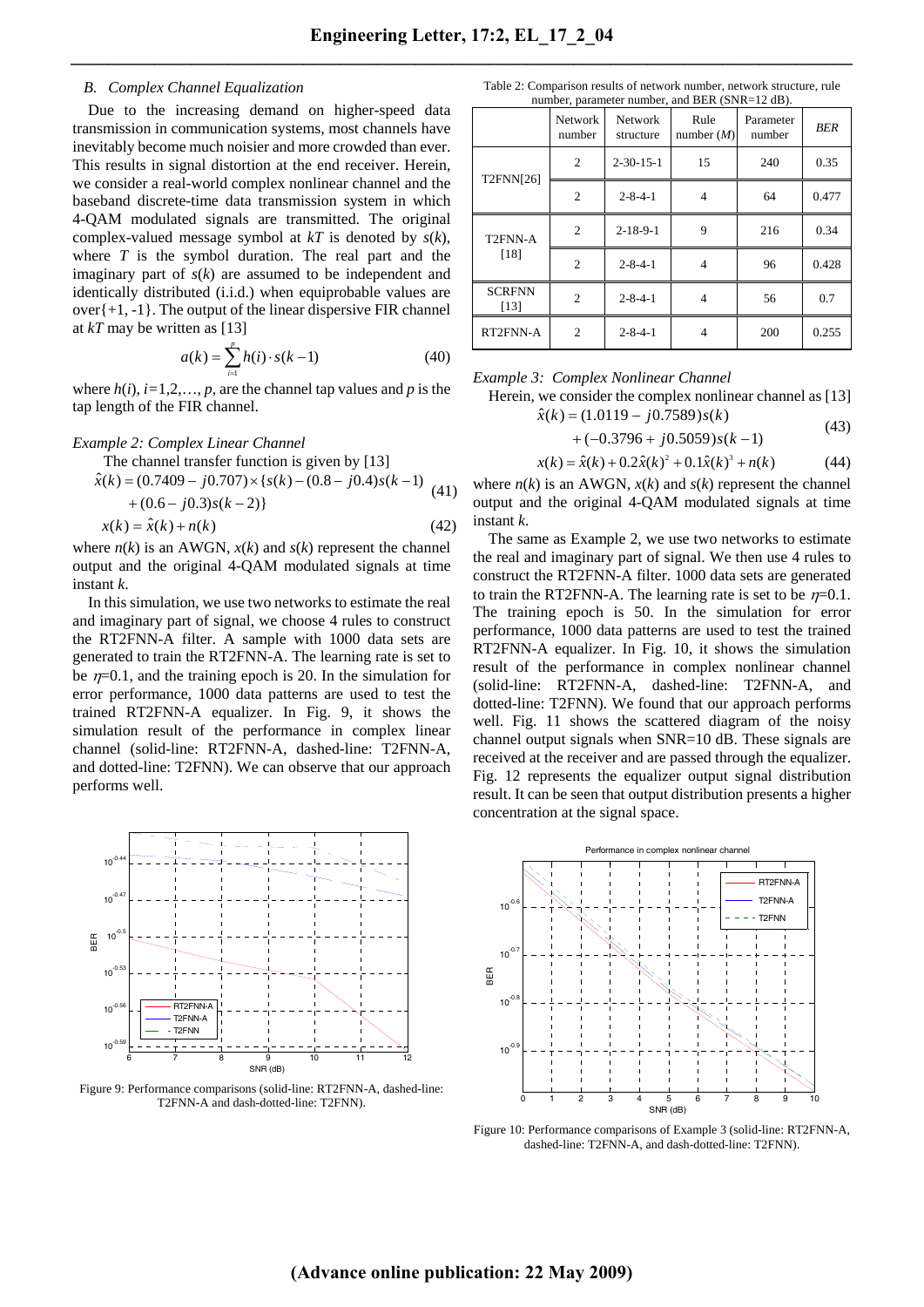

Figure 11: Test channel symbol distribution for Example 3.



Figure 12: RT2FNN-A equalizer output for Example 3.

Table 3: Comparison results of network number, network structure, rule number, parameter number, and BER (SNR=10 dB).

|                  | Network<br>number           | Network<br>structure | Rule<br>number<br>(M) | Parameter<br>number | <b>BER</b> |
|------------------|-----------------------------|----------------------|-----------------------|---------------------|------------|
| <b>T2FNN[26]</b> | $\overline{c}$              | $2 - 30 - 15 - 1$    | 15                    | 240                 | 0.109      |
|                  | $\overline{c}$              | $2 - 8 - 4 - 1$      |                       | 64                  | 0.28       |
| T2FNN-A[18]      | $\overline{c}$              | $2 - 18 - 9 - 1$     | 9                     | 216                 | 0.107      |
|                  | 2                           | $2 - 8 - 4 - 1$      |                       | 96                  | 0.233      |
| SCRFNN[13]       | $\overline{c}$              | $2 - 8 - 4 - 1$      |                       | 56                  | 0.285      |
| RT2FNN-A         | $\mathcal{D}_{\mathcal{A}}$ | $2 - 8 - 4 - 1$      |                       | 200                 | 0.104      |

This simulation shows that the RT2FNN-A has a smaller network structure for complex nonlinear channel equalization. The comparisons of network structure, adjustable parameters number and BER are shown in Table 3. We can see that our approach performs well and has advantages of fewer adjustable parameters and smaller BER value.

## VI. CONCLUSION

In this paper, we propose a recurrent interval type-2 fuzzy neural network with asymmetric membership functions (RT2FNN-A). The novel RT2FNN-A uses the interval asymmetric type-2 fuzzy sets implements the FLS in a five-layer neural network structure which contains four layer forward network and a feedback layer. According to the Lyapunov theorem and gradient descent method, the convergence of RT2FNN-A is guaranteed and the corresponding learning algorithm is derived. The effect of

RT2FNN-A has been introduced by several illustration examples. From the simulation results, a RT2FNN-A equalizer over various channel models are presented in this paper. Simulation results have been carried out in both real-valued and complex-valued nonlinear channels to ensure the flexibility of the proposed equalizer. The feedback layer of proposed RT2FNN-A makes it have advantages of storing past information. Moreover, the RT2FNN-A can use a small number of tuning parameters than the feed-forward fuzzy neural networks to obtain better performances (smaller BER). To reduce the computation complexity, RT2FNN-A is a good choice.

#### **APPENDIX**

Proof of Theorem 1

First, we define the Lyapunov function as follows:

$$
V(k) = \frac{1}{2} [y_a(k) - \hat{y}(k)]^2 = \frac{1}{2} e^2(k)
$$
 (A1)

where  $\hat{y}(k)$  is RT2FNN-A's system output,  $y_d(k)$  is desired output and *e*(*k*) denotes the approximated error. Thus, the change of *V*(*k*) is

$$
\Delta V(k) = \frac{1}{2} \Big[ e^{2} (k+1) - e^{2} (k) \Big]
$$
  
= 
$$
\frac{1}{2} \Big[ e(k+1) + e(k) \Big] \Big[ e(k+1) - e(k) \Big]
$$
 (A2)

The error difference due to the learning can be represented by

$$
\Delta e(k) = e(k+1) - e(k) \approx \left[\frac{\partial e(k)}{\partial \mathbf{W}}\right]^T \Delta \mathbf{W}
$$
  
\n
$$
= \left[\frac{\partial e(k)}{\partial \mathbf{W}_w} \frac{\partial e(k)}{\partial \mathbf{W}} \frac{\partial e(k)}{\partial \mathbf{W}} \frac{\partial e(k)}{\partial \mathbf{r}} \frac{\partial e(k)}{\partial \mathbf{r}} \frac{\partial e(k)}{\partial \mathbf{W}_a} \right]
$$
  
\n
$$
\frac{\partial e(k)}{\partial \mathbf{W}_a} \frac{\partial e(k)}{\partial \mathbf{W}^F} \frac{\partial e(k)}{\partial \mathbf{W}^F} \frac{\partial e(k)}{\partial \mathbf{r}} \right]^T \cdot \begin{bmatrix} \Delta \mathbf{W}_w \\ \Delta \mathbf{W} \\ \Delta \mathbf{W} \\ \Delta \mathbf{W}^a \\ \Delta \mathbf{W}^F \\ \Delta \mathbf{W}^F \\ \Delta \mathbf{W}^F \\ \Delta \mathbf{W}^F \\ \Delta \mathbf{W}^F \end{bmatrix} (A3)
$$

where

$$
\Delta \mathbf{W}_{w} = e(k)\eta_{w} \left[ \frac{\partial \hat{y}(k)}{\partial \mathbf{W}_{w}} \right]^{T} = e(k)\eta_{w} \left[ \frac{\partial \hat{y}(k)}{\partial \mathbf{w}} \frac{\partial \hat{y}(k)}{\partial \mathbf{w}} \right]
$$

$$
\Delta \underline{\mathbf{W}} = e(k)\underline{\eta} \left[ \frac{\partial \hat{y}(k)}{\partial \underline{\mathbf{W}}} \right]^{T} = e(k)\underline{\eta} \left[ \begin{array}{c} \frac{\partial \hat{y}(k)}{\partial \mathbf{w}} \\ \frac{\partial \hat{y}(k)}{\partial \mathbf{w}} \\ \frac{\partial \hat{y}(k)}{\partial \mathbf{w}} \\ \frac{\partial \hat{y}(k)}{\partial \mathbf{w}} \\ \frac{\partial \hat{y}(k)}{\partial \underline{\phi}^{(i)}} \\ \frac{\partial \hat{y}(k)}{\partial \underline{\phi}^{(i)}} \end{array} \right]
$$

⎥ ⎥ ⎥ ⎥

⎤

 $\overline{a}$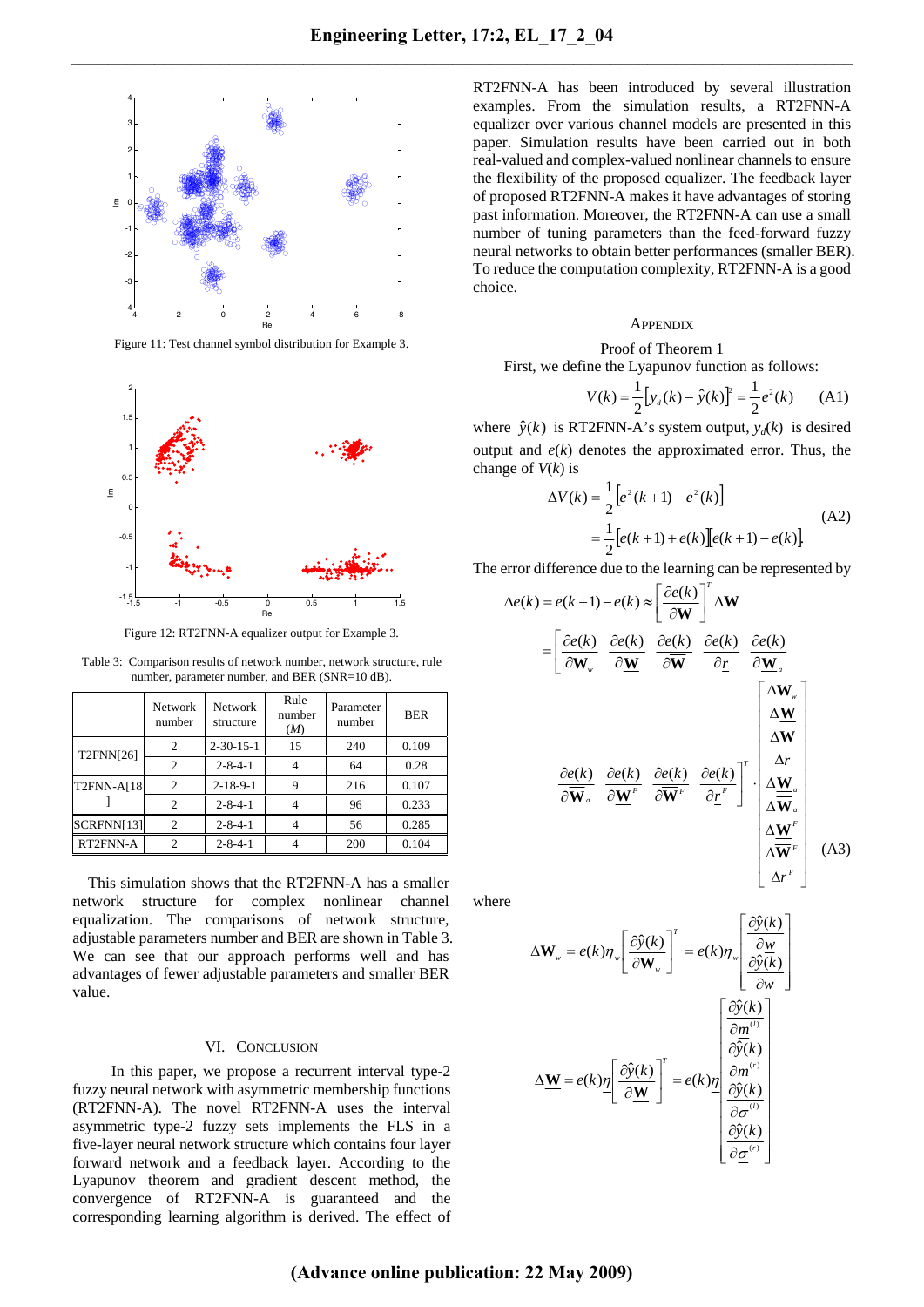$$
\Delta \overline{\mathbf{W}} = e(k)\overline{\eta} \left[ \frac{\partial \hat{y}(k)}{\partial \overline{\mathbf{W}}} \right]^T = e(k)\overline{\eta} \left[ \frac{\frac{\partial \hat{y}(k)}{\partial \overline{\eta}}}{\frac{\partial \hat{y}(k)}{\partial \overline{\sigma}}}\right]
$$
\n
$$
\Delta \underline{r} = e(k)\eta_z \frac{\partial \hat{y}(k)}{\partial \underline{r}} \left[ \frac{\frac{\partial \hat{y}(k)}{\partial \overline{\sigma}}}{\frac{\partial \overline{y}(k)}{\partial \overline{\sigma}}}\right]
$$
\n
$$
\Delta \overline{\mathbf{W}}_a = e(k)\eta_a \left[ \frac{\frac{\partial \hat{y}(k)}{\partial \mathbf{W}_a}}{\frac{\partial \overline{\mathbf{W}}_a}} \right]^T = e(k)\eta_a \left[ \frac{\frac{\partial \hat{y}(k)}{\partial \overline{\mathbf{W}}_a}}{\frac{\partial \hat{y}(k)}{\partial \overline{\mathbf{W}}_a}} \right]
$$
\n
$$
\Delta \overline{\mathbf{W}}_a = e(k)\eta_a \left[ \frac{\frac{\partial \hat{y}(k)}{\partial \overline{\mathbf{W}}_a}}{\frac{\partial \overline{\mathbf{W}}_a^F}} \right]^T = e(k)\eta \left[ \begin{array}{c} \frac{\frac{\partial \hat{y}(k)}{\partial \overline{\mathbf{W}}_a}}{\frac{\partial \overline{\mathbf{W}}_a^F}}{\frac{\partial \overline{\mathbf{W}}_a^F}}{\frac{\partial \overline{\mathbf{W}}_a^F}}{\frac{\partial \overline{\mathbf{W}}_a^F}}{\frac{\partial \overline{\mathbf{W}}_a^F}}{\frac{\partial \overline{\mathbf{W}}_a^F}}{\frac{\partial \overline{\mathbf{W}}_a^F}}{\frac{\partial \overline{\mathbf{W}}_a^F}} \frac{\frac{\partial \hat{y}(k)}{\partial \overline{\mathbf{W}}_a^F}}{\frac{\partial \overline{\mathbf{W}}_a^F}}{\frac{\partial \overline{\mathbf{W}}_a^F}}{\frac{\partial \overline{\mathbf{W}}_a^F}} \frac{\frac{\partial \hat{y}(k)}{\partial \overline{\mathbf{W}}_a^F}}{\frac{\partial \overline{\mathbf{W}}_a^F}}{\frac{\partial \overline{\mathbf{W}}_a^F}}{\frac{\partial \overline{\mathbf{W}}_a^F}}
$$

Therefore, the change in the Lyapunov function is  $\Delta V(k) = \frac{1}{2} \Delta e(k) \left[ 2e(k) + \Delta e(k) \right]$ *a a T*  $\frac{1}{2} \left| \frac{\partial e(k)}{\partial r} \right| \left| \frac{\partial \hat{y}(k)}{\partial r} \right| + e(k) \eta_a \left| \frac{\partial e(k)}{\partial \mathbf{W}} \right|$  $T \Gamma$   $\sim$   $\cdot$   $\cdot$   $\Gamma$   $\sim$   $\cdot$   $\cdot$   $\Gamma$ <sup> $T$ </sup> *w*  $\mathbb{E} \left[ \int_{0}^{\infty} \right]^{2c(\kappa) + c(\kappa)l_{w}} \delta W_{w}$ *T*  $\frac{1}{2} \left| \frac{\partial e(k)}{\partial r} \right| \left| \frac{\partial \hat{y}(k)}{\partial r} \right| \times \left| 2e(k) + e(k)\eta_* \right| \frac{\partial e(k)}{\partial \mathbf{W}_*}$ *F T*  $F$ <sup>*F*</sup>  $\left| \int \frac{\alpha}{M}$   $\frac{\alpha}{M}$  *F T*  $e(k)\eta\left[\frac{\partial e(k)}{\partial \mathbf{W}^F}\right]\left[\frac{\partial \hat{\mathrm{y}}(k)}{\partial \mathbf{W}^F}\right] + e(k)\overline{\eta}\left[\frac{\partial e(k)}{\partial \overline{\mathbf{W}}^F}\right]\left[\frac{\partial \hat{\mathrm{y}}(k)}{\partial \overline{\mathbf{W}}^F}\right]$ *a T*  $\int_a^b e^{i(\mathbf{k})H_a} \cos \theta \, d\mathbf{w}$ *T*  $e(k)\eta_a \left[ \frac{\partial e(k)}{\partial \mathbf{W}_a} \right] \left[ \frac{\partial \hat{\mathrm{y}}(k)}{\partial \mathbf{W}_a} \right] + e(k)\eta_a \left[ \frac{\partial e(k)}{\partial \mathbf{\overline{W}}_a} \right] \left[ \frac{\partial \hat{\mathrm{y}}(k)}{\partial \mathbf{\overline{W}}_a} \right]$ *T r T T w T*  $e(k)\eta_*\left[\frac{\partial e(k)}{\partial \mathbf{W}_*}\right]\left[\frac{\partial \hat{y}(k)}{\partial \mathbf{W}_*}\right] + e(k)\underline{\eta}\left[\frac{\partial e(k)}{\partial \mathbf{W}}\right]\left[\frac{\partial \hat{y}(k)}{\partial \mathbf{W}_*}\right]$  $\left[\frac{\hat{y}(k)}{\partial \mathbf{W}}\right] + e(k)\eta_z \left[\frac{\partial e(k)}{\partial z}\right] \left[\frac{\partial \hat{y}(k)}{\partial z}\right] + e(k)\eta_a \left[\frac{\partial e(k)}{\partial \mathbf{W}_a}\right]$  $\frac{\partial \hat{y}(k)}{\partial \mathbf{W}_w}$  +  $e(k)\underline{\eta}$   $\frac{\partial e(k)}{\partial \mathbf{W}}$   $\left[\frac{\partial \hat{y}(k)}{\partial \mathbf{W}}\right]$  +  $e(k)\overline{\eta}$   $\frac{\partial e(k)}{\partial \mathbf{W}}$  $e(k)\eta_z\left(\frac{\partial e(k)}{\partial r}\right)$ *r y k*  $e(k)\overline{\eta}\left[\frac{\partial e(k)}{\partial \overline{W}}\right]'\left[\frac{\partial \hat{y}(k)}{\partial \overline{W}}\right] + e(k)\eta_{z}\left[\frac{\partial e(k)}{\partial \underline{r}}\right]'\left[\frac{\partial \hat{y}(k)}{\partial \underline{r}}\right]$  $\mathsf I$ ∂  $\left[\frac{\partial \hat{y}(k)}{\partial \underline{r}}\right] + e(k)\eta_a \left[\frac{\partial}{\partial \underline{r}}\right]$  $\mathsf I$  $\left[\begin{array}{c} \frac{\partial e(k)}{\partial \underline{r}} \end{array}\right] \left[\begin{array}{c} \frac{\partial \hat{y}}{\partial \underline{r}} \end{array}\right]$  $\lfloor$ ∂  $\left[\frac{\partial \hat{y}(k)}{\partial \overline{W}}\right] + e(k)\eta_z \left[\frac{\partial}{\partial \overline{W}}\right]$  $\mathsf I$  $\times \left[ \frac{\partial \hat{y}(k)}{\partial \overline{W}} \right] + e(k) \eta_z \left[ \frac{\partial e(k)}{\partial r} \right] \left[ \frac{\partial \hat{y}(k)}{\partial r} \right] + e(k) \eta_a \left[ \frac{\partial e(k)}{\partial W_a} \right]$ ⎡ ∂  $\left[\frac{\partial \hat{y}(k)}{\partial \underline{W}}\right] + e(k)\overline{\eta} \left[\frac{\partial}{\partial \underline{W}}\right]$  $\lfloor$  $\left[\begin{array}{c} \frac{\partial e(k)}{\partial \mathbf{W}} \end{array}\right] \left[\begin{array}{c} \frac{\partial \hat{y}}{\partial \mathbf{W}} \end{array}\right]$  $\lfloor$  $\left[\frac{\partial \hat{y}(k)}{\partial \mathbf{W}_w}\right] + e(k)\eta \left[\frac{\partial e}{\partial \mathbf{W}_w}\right]$  $\mathsf I$  $\propto \left| \frac{\partial \hat{y}(k)}{\partial \mathbf{W}_w} \right| + e(k) \eta \left| \frac{\partial e(k)}{\partial \mathbf{W}} \right|^{2} \left| \frac{\partial \hat{y}(k)}{\partial \mathbf{W}} \right| + e(k) \overline{\eta} \left[ \frac{\partial e(k)}{\partial \mathbf{W}} \right]$  $\overline{\mathfrak{r}}$ ⎪ ⎨ ⎧  $\left\lfloor \frac{\partial e(k)}{\partial \mathbf{W}_{w}} \right\rfloor$  $\lfloor$  $\times \left\{ 2e(k) + e(k)\eta_* \right\} \frac{\partial}{\partial \xi}$ ⎪⎭  $\overline{\ }$  $\big\}$  $\left\lfloor \frac{\partial \hat{y}(k)}{\partial \underline{r}^F} \right\rfloor$  $\mathsf I$  $\left[\frac{\partial e(k)}{\partial \underline{r}^F}\right]' \left[\frac{\partial \hat{y}}{\partial \overline{\phantom{y}}}\right]$ ⎡ ∂  $+e(k)\eta_z \left| \frac{\partial e(k)}{\partial r^F} \right|^{2} \left| \frac{\partial \hat{y}(k)}{\partial r^F} \right| \times \left| 2e(k) + e(k)\eta_w \right| \frac{\partial e(k)}{\partial \mathbf{W}_w}$  $\lfloor$ ∂ ∂  $\left\lfloor\frac{\partial e(k)}{\partial \overline{\mathbf{W}}^F}\right\rfloor$  $\lfloor$  $\left[\frac{\partial \hat{y}(k)}{\partial \underline{\mathbf{W}}^F}\right] + e(k)\overline{\eta} \left[\frac{\partial}{\partial \underline{\mathbf{W}}^F}\right]$ ⎡  $\left\lfloor \frac{\partial e(k)}{\partial \underline{\mathbf{W}}^F} \right\rfloor \left\lfloor \frac{\partial}{\partial \underline{\mathbf{W}}^F} \right\rfloor$ ⎡ ∂  $+ e(k) \eta \frac{\partial e(k)}{\partial \mathbf{W}^F} \left[ \begin{array}{c} \frac{\partial \hat{y}(k)}{\partial \mathbf{W}^F} \end{array} \right] + e(k) \overline{\eta} \left[ \frac{\partial e(k)}{\partial \overline{\mathbf{W}}^F} \right] \left[ \frac{\partial \hat{y}(k)}{\partial \overline{\mathbf{W}}^F} \right]$  $\mathsf I$ ∂ ∂  $\left\lfloor\frac{\partial e(k)}{\partial \overline{\mathbf{W}}_{a}}\right\rfloor$  $\mathsf I$  $\left[ \frac{\partial \hat{y}(k)}{\partial \underline{W}_a} \right] + e(k) \eta_a \left[ \frac{\partial}{\partial \underline{\theta}} \right]$  $\mathsf I$  $\left\lfloor \frac{\partial e(k)}{\partial \underline{\mathbf{W}}_{a}} \right\rfloor \left\lfloor \frac{\partial}{\partial \underline{\mathbf{W}}_{a}} \right\rfloor$  $\mathsf I$ ∂  $+ e(k)\eta_a \left| \frac{\partial e(k)}{\partial \mathbf{W}_a} \right| \left| \frac{\partial \hat{y}(k)}{\partial \mathbf{W}_a} \right| + e(k)\eta_a \left[ \frac{\partial e(k)}{\partial \mathbf{W}_a} \right] \left[ \frac{\partial \hat{y}(k)}{\partial \mathbf{W}_a} \right]$  $\overline{a}$  $\left[\begin{array}{c} \frac{\partial e(k)}{\partial \underline{r}} \end{array}\right] \left[\begin{array}{c} \frac{\partial \hat{y}}{\partial \underline{r}} \end{array}\right]$ ⎡ ∂  $\left[\frac{\partial \hat{y}(k)}{\partial \overline{W}}\right] + e(k)\eta_z \left[\frac{\partial}{\partial \overline{W}}\right]$  $\mathsf I$ ∂ ∂  $\left\lfloor \frac{\partial e(k)}{\partial \overline{\mathbf{W}}} \right\rfloor$  $\mathsf I$ ∂  $+e(k)\overline{\eta}\left[\frac{\partial e(k)}{\partial \overline{\mathbf{W}}} \right]'\left[\frac{\partial \hat{y}(k)}{\partial \overline{\mathbf{W}}} \right]+e(k)\eta_{z}\left[\frac{\partial e(k)}{\partial r} \right]'\left[\frac{\partial \hat{y}(k)}{\partial r}\right]$  $\overline{\mathfrak{r}}$ ⎪ ⎨  $\sqrt{ }$  $\left\lfloor \frac{\partial \hat{y}(k)}{\partial \mathbf{W}} \right\rfloor$  $\lfloor$  $\left[\begin{array}{c} \frac{\partial e(k)}{\partial \mathbf{W}} \end{array}\right] \left[\begin{array}{c} \frac{\partial \hat{\mathbf{y}}}{\partial \mathbf{W}} \end{array}\right]$  $\lfloor$  $\left[\frac{\partial \hat{y}(k)}{\partial \mathbf{W}_{w}}\right] + e(k) \eta \left[\frac{\partial e}{\partial \mathbf{W}_{w}}\right]$ ⎡  $\left[\begin{array}{c} \frac{\partial e(k)}{\partial \mathbf{W}_w} \end{array}\right] \left[\begin{array}{c} \frac{\partial}{\partial \mathbf{W}_w} \end{array}\right]$ ⎡  $=\frac{1}{2}\left\{e(k)\eta_{w}\left|\frac{\partial e(k)}{\partial \mathbf{W}_{w}}\right|\left|\frac{\partial \hat{y}(k)}{\partial \mathbf{W}_{w}}\right|+e(k)\eta\left|\frac{\partial e(k)}{\partial \mathbf{W}}\right|\right|\frac{\partial \hat{y}(k)}{\partial \mathbf{W}_{w}}$ 

$$
\times \left[ \frac{\partial \hat{y}(k)}{\partial \mathbf{W}_{a}} \right] + e(k) \eta_{a} \left[ \frac{\partial e(k)}{\partial \mathbf{W}_{a}} \right]^{T} \left[ \frac{\partial \hat{y}(k)}{\partial \mathbf{W}_{a}} \right] + e(k) \eta_{a} \left[ \frac{\partial e(k)}{\partial \mathbf{W}^{r}} \right]^{T}
$$
\n
$$
\times \left[ \frac{\partial \hat{y}(k)}{\partial \mathbf{W}^{r}} \right] + e(k) \eta_{a} \left[ \frac{\partial e(k)}{\partial \mathbf{W}^{r}} \right]^{T} \left[ \frac{\partial \hat{y}(k)}{\partial \mathbf{W}^{r}} \right] + e(k) \eta_{c} \left[ \frac{\partial e(k)}{\partial \mathbf{r}^{r}} \right]^{T}
$$
\n
$$
\times \left[ \frac{\partial \hat{y}(k)}{\partial \mathbf{r}^{r}} \right]
$$
\n
$$
= -[e(k)]^{2} \frac{1}{2} \left\{ \eta_{v} \left[ \frac{\partial \hat{y}(k)}{\partial \mathbf{W}^{v}} \right]^{T} \left[ \frac{\partial \hat{y}(k)}{\partial \mathbf{W}^{v}} \right] + \eta_{a} \left[ \frac{\partial \hat{y}(k)}{\partial \mathbf{W}} \right]^{T} \left[ \frac{\partial \hat{y}(k)}{\partial \mathbf{r}^{r}} \right]^{T}
$$
\n
$$
+ \eta_{a} \left[ \frac{\partial \hat{y}(k)}{\partial \mathbf{W}^{r}} \right]^{T} \left[ \frac{\partial \hat{y}(k)}{\partial \mathbf{W}^{r}} \right] + \eta_{a} \left[ \frac{\partial \hat{y}(k)}{\partial \mathbf{W}^{r}} \right]^{T} \left[ \frac{\partial \hat{y}(k)}{\partial \mathbf{W}^{r}} \right]
$$
\n
$$
+ \eta_{c} \left[ \frac{\partial \hat{y}(k)}{\partial \mathbf{W}^{r}} \right]^{T} \left[ \frac{\partial \hat{y}(k)}{\partial \mathbf{W}^{r}} \right] + \eta_{c} \left[ \frac{\partial \hat{y}(k)}{\partial \mathbf{W}^{r}} \right]^{T} \left[ \frac{\partial \hat{y}(k)}{\partial \mathbf{W}^{r}} \right]
$$
\n
$$
+ \eta_{c} \left[ \frac{\
$$

where

$$
\lambda_{w} = \eta_{w} \left[ \frac{\partial \hat{y}(k)}{\partial \mathbf{W}_{w}} \right]^{T} \left[ \frac{\partial \hat{y}(k)}{\partial \mathbf{W}_{w}} \right] > 0, \qquad \underline{\lambda} = \eta \left[ \frac{\partial \hat{y}(k)}{\partial \mathbf{W}} \right]^{T} \left[ \frac{\partial \hat{y}(k)}{\partial \mathbf{W}} \right] > 0, \n\overline{\lambda} = \overline{\eta} \left[ \frac{\partial \hat{y}(k)}{\partial \mathbf{W}} \right]^{T} \left[ \frac{\partial \hat{y}(k)}{\partial \mathbf{W}} \right] > 0, \qquad \lambda_{\underline{r}} = \eta_{\underline{r}} \left[ \frac{\partial \hat{y}(k)}{\partial \underline{r}} \right]^{T} \left[ \frac{\partial \hat{y}(k)}{\partial \underline{r}} \right] > 0, \n\underline{\lambda}_{a} = \eta_{a} \left[ \frac{\partial \hat{y}(k)}{\partial \mathbf{W}_{a}} \right]^{T} \left[ \frac{\partial \hat{y}(k)}{\partial \mathbf{W}_{a}} \right] > 0, \qquad \overline{\lambda}_{a} = \eta_{a} \left[ \frac{\partial \hat{y}(k)}{\partial \mathbf{W}_{a}} \right]^{T} \left[ \frac{\partial \hat{y}(k)}{\partial \mathbf{W}_{a}} \right] > 0, \n\underline{\lambda}_{\underline{r}}^{F} = \eta \left[ \frac{\partial \hat{y}(k)}{\partial \mathbf{W}^{F}} \right]^{T} \left[ \frac{\partial \hat{y}(k)}{\partial \mathbf{W}^{F}} \right] > 0, \qquad \overline{\lambda}^{F} = \overline{\eta} \left[ \frac{\partial \hat{y}(k)}{\partial \mathbf{W}^{F}} \right]^{T} \left[ \frac{\partial \hat{y}(k)}{\partial \mathbf{W}^{F}} \right] > 0, \n\text{and} \n\lambda_{\underline{r}}^{F} = \eta_{\underline{r}} \left[ \frac{\partial \hat{y}(k)}{\partial \underline{r}^{F}} \right]^{T} \left[ \frac{\partial \hat{y}(k)}{\partial \underline{r}^{F}} \right] > 0.
$$
\nLet

$$
\lambda = (\lambda_w + \underline{\lambda} + \overline{\lambda} + \lambda_z + \underline{\lambda}_a + \overline{\lambda}_a + \underline{\lambda}^F + \overline{\lambda}^F + \lambda_z)
$$
  
 
$$
\times (2 - \lambda_w - \underline{\lambda} - \overline{\lambda} - \lambda_z - \underline{\lambda}_a - \overline{\lambda}_a - \underline{\lambda}^F - \overline{\lambda}^F - \lambda_z)
$$

The convergence of RT2FNN-A is guaranteed if  $\Delta V(k) < 0$ , i.e.,  $\lambda > 0$ , and

 $\left(\lambda_w + \underline{\lambda} + \overline{\lambda} + \lambda_z + \underline{\lambda}_a + \overline{\lambda}_a + \underline{\lambda}^F + \overline{\lambda}^F + \lambda_{r^F}\right) < 2$ 

This completes the proof.

# **(Advance online publication: 22 May 2009)**

*T*

*T*